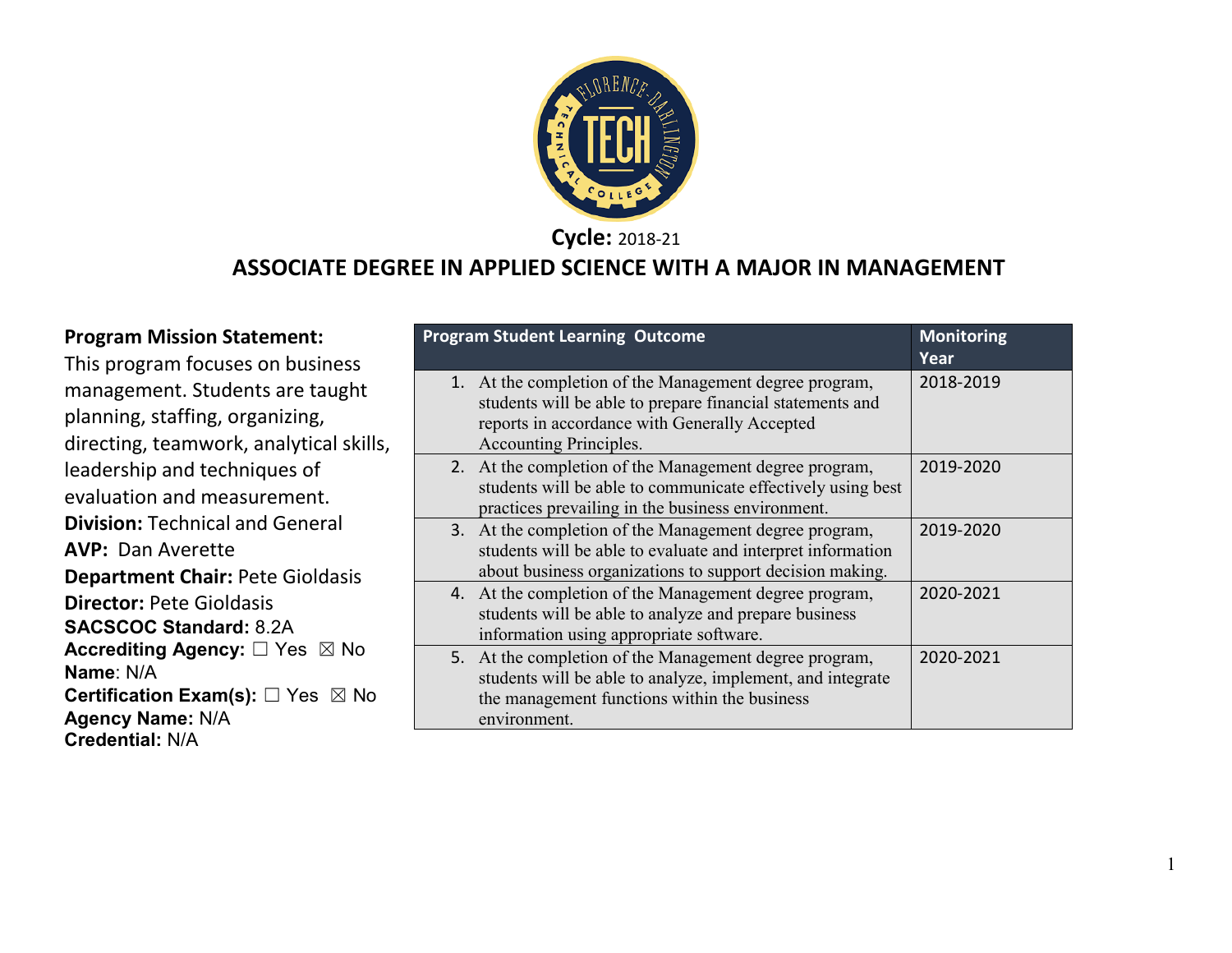## **STUDENT LEARNING OUTCOMES FOR AAS.MGT – 2018-2019**

| A. Program<br><b>Student Learning</b><br><b>Outcomes</b>                                                                                                                                                             | <b>B.</b> What<br>courses are<br><b>PSLOs</b><br>Assessed.                     | C. Methods for<br><b>Outcomes</b><br><b>Assessment</b>                                                          | <b>D. Expected Level</b><br>of Program<br>Performance                       | E. Data<br><b>Collection</b>                                                                  | <b>F. Results</b>                                                                                                                                                                                                             | <b>G. Plan For Improvement</b>                                                                                                                                                                                                                                                                                                            |
|----------------------------------------------------------------------------------------------------------------------------------------------------------------------------------------------------------------------|--------------------------------------------------------------------------------|-----------------------------------------------------------------------------------------------------------------|-----------------------------------------------------------------------------|-----------------------------------------------------------------------------------------------|-------------------------------------------------------------------------------------------------------------------------------------------------------------------------------------------------------------------------------|-------------------------------------------------------------------------------------------------------------------------------------------------------------------------------------------------------------------------------------------------------------------------------------------------------------------------------------------|
| What should the<br>graduates of your<br>program be able to<br>do?                                                                                                                                                    | Where do you<br>see evidence<br>that the<br>student can<br>do these<br>things? | How does your<br>program evaluate<br>student/graduate<br>skills/abilities?                                      | What is the expected<br>level of student<br>performance for the<br>program? | When will you<br>collect the data<br>needed to evaluate<br>the performance of<br>the program? | What are the<br>results of the<br>evaluation?<br>NOTE: include<br>student ratio with<br>all results.                                                                                                                          | How will you use this information<br>to improve the program?                                                                                                                                                                                                                                                                              |
| At the completion of<br>the Management<br>degree program,<br>students will be able<br>to prepare financial<br>statements and<br>reports in accordance<br>with Generally<br><b>Accepted Accounting</b><br>Principles. | ACC 111 -<br>Organizational<br>Accounting                                      | <b>Practice Set Test to</b><br>demonstrate the<br>ability to prepare<br>financial<br>statements and<br>reports. | 70% of students will<br>achieve 70% or more<br>on the Practice Set<br>Test. | Spring 2019                                                                                   | 78% of students<br>(32 out of 41)<br>achieved 70% or<br>more on the<br>Practice Set Test.<br>The lowest score<br>for this artifact<br>was 0% and the<br>highest was 100%.<br>The cohort<br>average for this<br>event was 83%. | The expected level of learning was<br>met.<br>Plan for continuous improvement:<br>Continue to utilize Pearson's<br>MyAccountingLab for immediate<br>feedback to illustrate and master<br>concepts.<br>Continue to spend class time on<br>the ACC 111 Practice Set to<br>monitor individual progress and<br>provide instructional support. |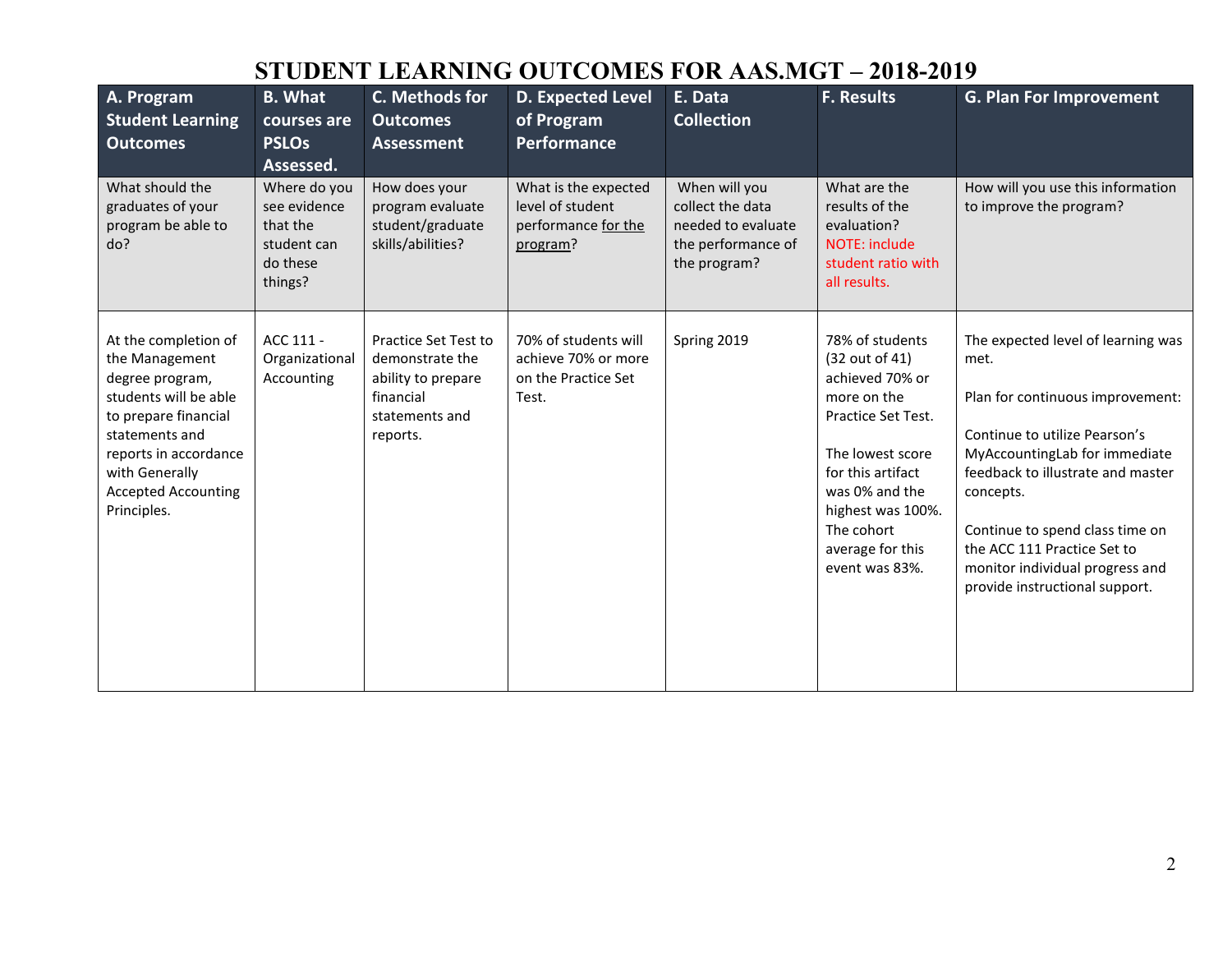## **STUDENT LEARNING OUTCOMES FOR AAS.MGT – 2019-2020**

| A. Program<br><b>Student Learning</b><br><b>Outcomes</b>                                                                                                                                  | <b>B.</b> What<br>courses<br>are PSLOs<br>Assessed.                               | C. Methods for<br><b>Outcomes</b><br><b>Assessment</b>                                                                                                           | <b>D. Expected Level</b><br>of Program<br><b>Performance</b>                                                                             | <b>E. Data Collection F. Results</b>                                                          |                                                                                                                                                                                                                                   | <b>G. Plan For Improvement</b>                                                                                                                                                                                                                                                                                                              |
|-------------------------------------------------------------------------------------------------------------------------------------------------------------------------------------------|-----------------------------------------------------------------------------------|------------------------------------------------------------------------------------------------------------------------------------------------------------------|------------------------------------------------------------------------------------------------------------------------------------------|-----------------------------------------------------------------------------------------------|-----------------------------------------------------------------------------------------------------------------------------------------------------------------------------------------------------------------------------------|---------------------------------------------------------------------------------------------------------------------------------------------------------------------------------------------------------------------------------------------------------------------------------------------------------------------------------------------|
| What should the<br>graduates of your<br>program be able to<br>do?                                                                                                                         | Where do<br>you see<br>evidence<br>that the<br>student can<br>do these<br>things? | How does your<br>program evaluate<br>student/graduate<br>skills/abilities?                                                                                       | What is the expected<br>level of student<br>performance for the<br>program?                                                              | When will you<br>collect the data<br>needed to evaluate<br>the performance of<br>the program? | What are the<br>results of the<br>evaluation?<br>NOTE: include<br>student ratio with<br>all results.                                                                                                                              | How will you use this information to<br>improve the program?                                                                                                                                                                                                                                                                                |
| At the completion of<br>the Management<br>degree program,<br>students will be able<br>to communicate<br>effectively using best<br>practices prevailing in<br>the business<br>environment. | MGT 101-<br>Principles of<br>Management                                           | Chapter 15 has a<br>Communications<br>Assignment. This<br>assignment is to<br>evaluate the<br>student's ability to<br>demonstrate<br>effective<br>communication. | 70% of students will<br>demonstrate effective<br>writing<br>communication by<br>achieving 70% of in<br>the writeup of a news<br>article. | Spring 2020                                                                                   | 100% of students<br>(32 out of 32)<br>made a 70% or<br>more on the<br>Managing<br>Communications<br>assignment.<br>The lowest score<br>for this artifact<br>was 70% and the<br>highest was 88%.<br>The cohort<br>average for this | The expected level of learning was<br>met.<br>Plan for continuous improvement:<br>Since all the students met the<br>threshold, the assignment will be<br>made more challenging. The students<br>will be required to find three articles<br>about the same management issue<br>and discuss the similarities and<br>differences between them. |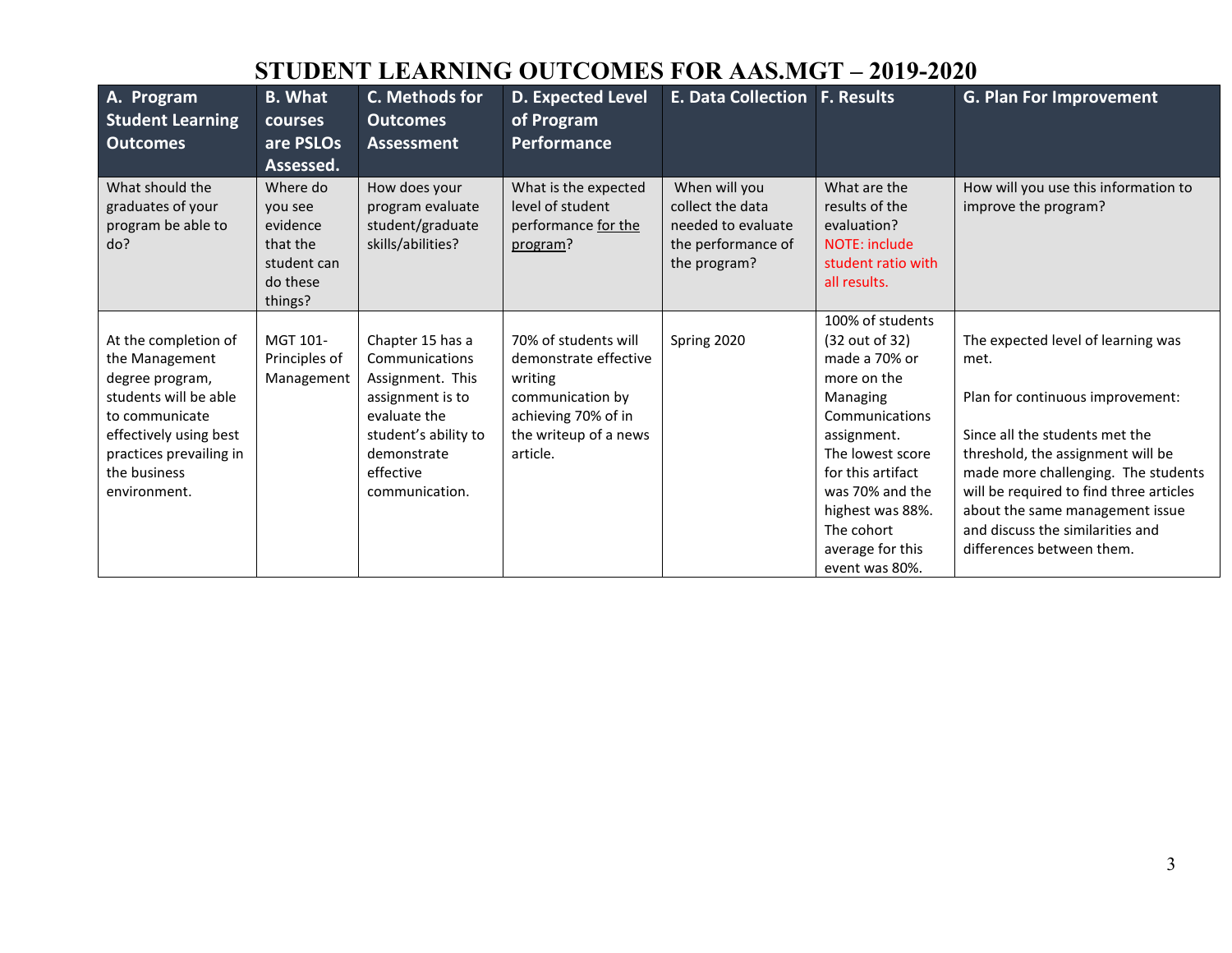# **STUDENT LEARNING OUTCOMES FOR AAS.MGT – 2019-2020**

| A. Program<br><b>Student Learning</b><br><b>Outcomes</b>                                                                                                                                            | <b>B.</b> What<br><b>courses</b><br>are PSLOs<br>Assessed.                        | C. Methods for<br><b>Outcomes</b><br>Assessment                                                                                                         | <b>D. Expected Level</b><br>of Program<br>Performance                                         | <b>E. Data Collection</b>                                                                     | <b>F. Results</b>                                                                                                                                                                                                                             | <b>G. Plan For Improvement</b>                                                                                                                                                           |
|-----------------------------------------------------------------------------------------------------------------------------------------------------------------------------------------------------|-----------------------------------------------------------------------------------|---------------------------------------------------------------------------------------------------------------------------------------------------------|-----------------------------------------------------------------------------------------------|-----------------------------------------------------------------------------------------------|-----------------------------------------------------------------------------------------------------------------------------------------------------------------------------------------------------------------------------------------------|------------------------------------------------------------------------------------------------------------------------------------------------------------------------------------------|
| What should the<br>graduates of your<br>program be able to<br>do?                                                                                                                                   | Where do<br>you see<br>evidence<br>that the<br>student can<br>do these<br>things? | How does your<br>program evaluate<br>student/graduate<br>skills/abilities?                                                                              | What is the expected<br>level of student<br>performance for the<br>program?                   | When will you<br>collect the data<br>needed to evaluate<br>the performance of<br>the program? | What are the<br>results of the<br>evaluation?<br>NOTE: include<br>student ratio with<br>all results.                                                                                                                                          | How will you use this information<br>to improve the program?                                                                                                                             |
| At the completion of<br>the Management<br>degree program,<br>students will be able<br>to evaluate and<br>interpret information<br>about business<br>organizations to<br>support decision<br>making. | MGT 240 -<br>Management<br>Decision<br>Making                                     | Final Exam to<br>demonstrate<br>evaluation and<br>interpretation of<br>information about<br>business<br>organizations to<br>support decision<br>making. | 71% of the students<br>will achieve a grade of<br>70% or higher for this<br>learning outcome. | Spring 2020                                                                                   | 85% of the<br>students (29 out of<br>34) achieved a<br>grade of 70% or<br>higher on the Final<br>Exam.<br>The lowest score<br>for this artifact<br>was 77.5% and the<br>highest was 100%.<br>The cohort<br>average for this<br>event was 92%. | The expected level of learning was<br>met.<br>Plan for continuous improvement:<br>The faculty will review the Final<br>Exam and consider increasing the<br>rigor of some exam questions. |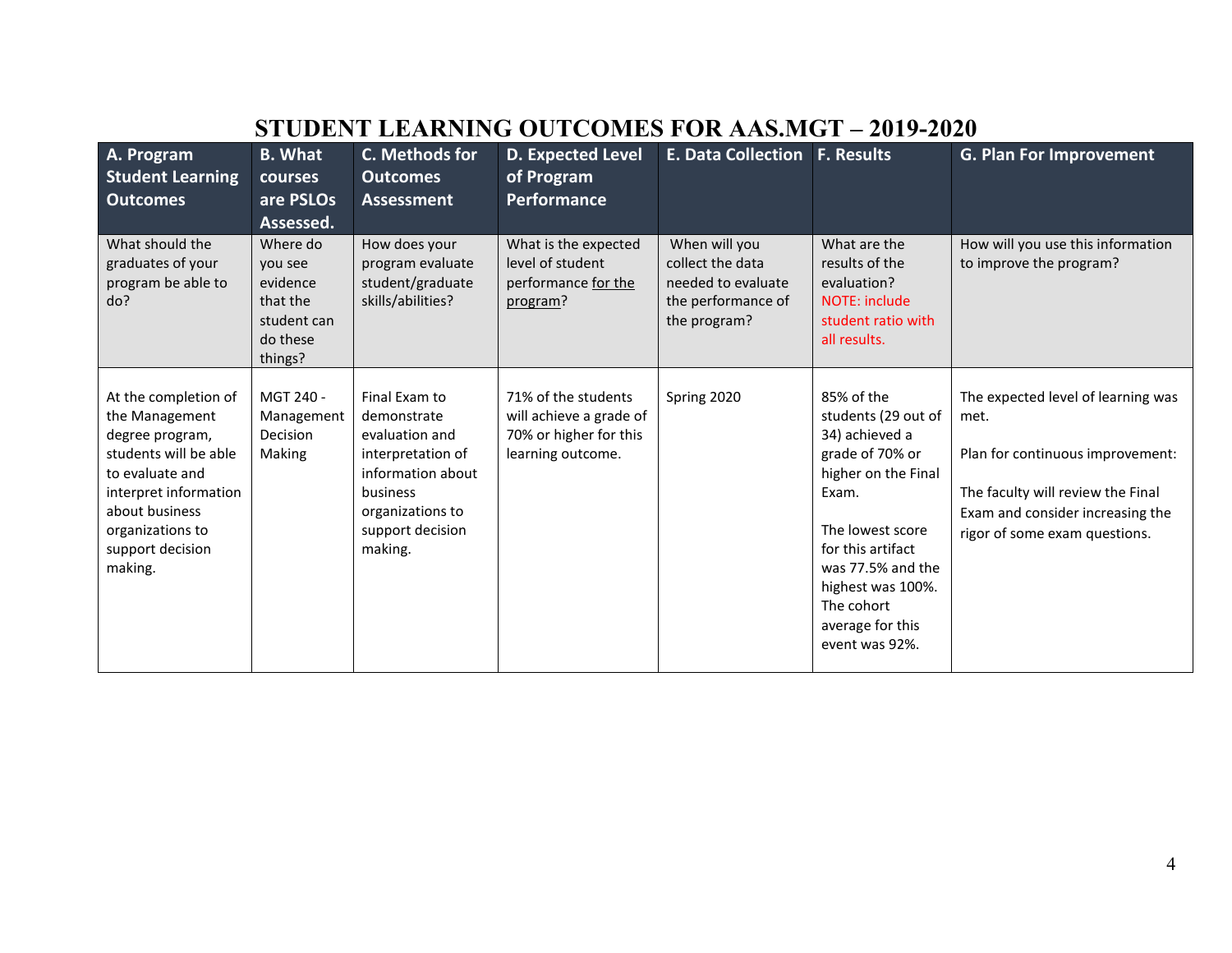## **STUDENT LEARNING OUTCOMES FOR AAS.MGT – 2020-2021**

| A. Program<br><b>Student Learning</b><br><b>Outcomes</b>                                                                                                                   | <b>B.</b> What<br>courses are<br><b>PSLOs</b><br>Assessed.                     | C. Methods for<br><b>Outcomes</b><br><b>Assessment</b>                                                                                                | <b>D. Expected Level</b><br>of Program<br>Performance                                                                                                                                                                                                                                  | E. Data<br><b>Collection</b>                                                                  | <b>F. Results</b>                                                                                                                                                                                                              | <b>G. Plan For Improvement</b>                                                                                                                                                                                                                                                                                                                                                           |
|----------------------------------------------------------------------------------------------------------------------------------------------------------------------------|--------------------------------------------------------------------------------|-------------------------------------------------------------------------------------------------------------------------------------------------------|----------------------------------------------------------------------------------------------------------------------------------------------------------------------------------------------------------------------------------------------------------------------------------------|-----------------------------------------------------------------------------------------------|--------------------------------------------------------------------------------------------------------------------------------------------------------------------------------------------------------------------------------|------------------------------------------------------------------------------------------------------------------------------------------------------------------------------------------------------------------------------------------------------------------------------------------------------------------------------------------------------------------------------------------|
| What should the<br>graduates of your<br>program be able to<br>do?                                                                                                          | Where do you<br>see evidence<br>that the<br>student can<br>do these<br>things? | How does your<br>program evaluate<br>student/graduate<br>skills/abilities?                                                                            | What is the expected<br>level of student<br>performance for the<br>program?                                                                                                                                                                                                            | When will you collect<br>the data needed to<br>evaluate the<br>performance of the<br>program? | What are the<br>results of the<br>evaluation?<br><b>NOTE: include</b><br>student ratio with<br>all results.                                                                                                                    | How will you use this information<br>to improve the program?                                                                                                                                                                                                                                                                                                                             |
| At the completion of<br>the Management<br>degree program,<br>students will be able<br>to analyze and<br>prepare business<br>information using the<br>appropriate software. | MGT 206 -<br>Management<br>Spreadsheets                                        | Capstone Excel<br>Project to<br>demonstrate the<br>ability to analyze<br>and prepare<br>business<br>information using<br>the appropriate<br>software. | 70% of the MGT 206<br>students during the<br>fall semester will<br>successfully complete<br>the capstone excel<br>project that<br>demonstrates the<br>ability to analyze and<br>prepare business<br>information using the<br>appropriate software<br>with a grade of 70%<br>or higher. | <b>Fall 2020</b>                                                                              | 81% of students<br>(13 out of 16)<br>made 70% or more<br>on the Excel<br>Capstone Project.<br>The lowest score<br>for this artifact<br>was 0% and the<br>highest was 100%.<br>The cohort<br>average for this<br>event was 71%. | The expected level of learning was<br>met.<br>Plan for continuous improvement:<br>Continue to utilize Cengage's SAM<br>intermediate and advanced excel<br>step by step projects that provide<br>immediate feedback to help<br>master concepts.<br>Continue to use Cengage's SAM<br>training videos to show individual<br>steps that help provide students<br>mastery of excel functions. |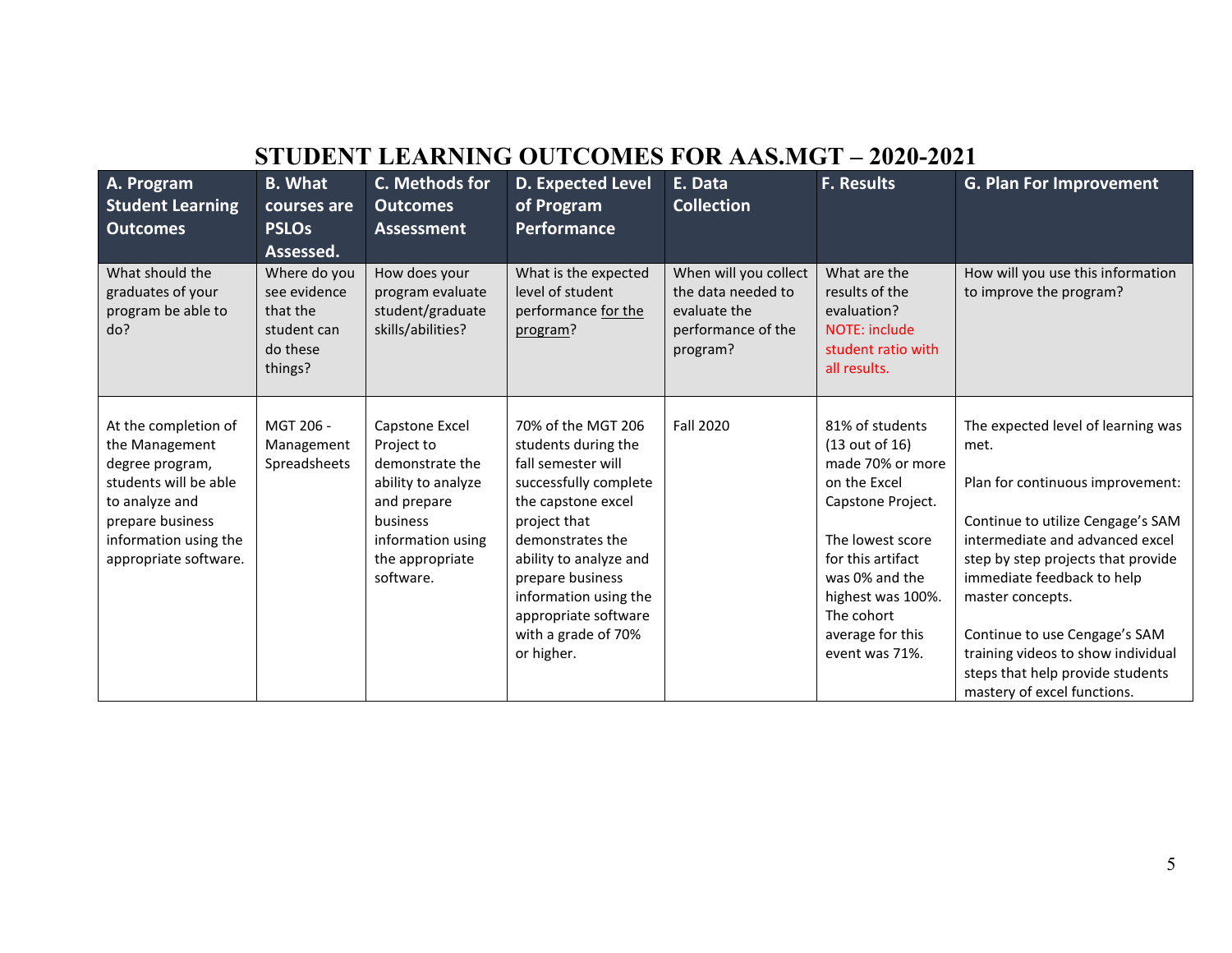# **STUDENT LEARNING OUTCOMES FOR AAS.MGT – 2020-2021**

| A. Program<br><b>Student Learning</b><br><b>Outcomes</b>                                                                                                                                               | <b>B.</b> What<br>courses are<br><b>PSLOs</b><br>Assessed.                     | C. Methods for<br><b>Outcomes</b><br><b>Assessment</b>                                                                                                                          | <b>D. Expected Level</b><br>of Program<br><b>Performance</b>                                                                                                                                                                                                                                             | E. Data<br><b>Collection</b>                                                                  | <b>F. Results</b>                                                                                                                                                                                                                                      | <b>G. Plan For Improvement</b>                                                                                                                                                                                                                                                                                                                                                                                                                                                                                                                                            |
|--------------------------------------------------------------------------------------------------------------------------------------------------------------------------------------------------------|--------------------------------------------------------------------------------|---------------------------------------------------------------------------------------------------------------------------------------------------------------------------------|----------------------------------------------------------------------------------------------------------------------------------------------------------------------------------------------------------------------------------------------------------------------------------------------------------|-----------------------------------------------------------------------------------------------|--------------------------------------------------------------------------------------------------------------------------------------------------------------------------------------------------------------------------------------------------------|---------------------------------------------------------------------------------------------------------------------------------------------------------------------------------------------------------------------------------------------------------------------------------------------------------------------------------------------------------------------------------------------------------------------------------------------------------------------------------------------------------------------------------------------------------------------------|
| What should the<br>graduates of your<br>program be able to<br>do?                                                                                                                                      | Where do you<br>see evidence<br>that the<br>student can<br>do these<br>things? | How does your<br>program evaluate<br>student/graduate<br>skills/abilities?                                                                                                      | What is the expected<br>level of student<br>performance for the<br>program?                                                                                                                                                                                                                              | When will you collect<br>the data needed to<br>evaluate the<br>performance of the<br>program? | What are the<br>results of the<br>evaluation?<br><b>NOTE: include</b><br>student ratio with<br>all results.                                                                                                                                            | How will you use this information<br>to improve the program?                                                                                                                                                                                                                                                                                                                                                                                                                                                                                                              |
| At the completion of<br>the Management<br>degree program,<br>students will be able<br>to analyze,<br>implement, and<br>integrate the<br>management<br>functions within the<br>business<br>environment. | MGT 280 -<br>Executive<br>Development                                          | Self-Reflection<br>Assignment to<br>demonstrate the<br>ability to analyze,<br>implement, and<br>integrate the<br>management<br>functions within<br>the business<br>environment. | 75% of the MGT 280<br>students during the<br>spring semester will<br>successfully complete<br>the management<br>reflection case study<br>that demonstrates<br>the ability to<br>communicate<br>effectively using best<br>practices prevailing in<br>the business<br>environment with a<br>70% or higher. | Spring 2021                                                                                   | 94.8% of students<br>(37 out of 39)<br>made 70% or more<br>on the<br>Management<br><b>Reflection Case</b><br>Study.<br>The lowest score<br>for this artifact<br>was 0% and the<br>highest was 100%.<br>The cohort<br>average for this<br>event was 87% | The expected level of learning was<br>met.<br>Plan for continuous improvement:<br>Continue to assign the<br>resume/self-reflection assignment<br>for students. Assignment provides<br>feedback and strategies for<br>improvement to help students<br>develop a well written and<br>organized resume.<br>Continue to assign weekly<br>business communication<br>discussion questions that relate to<br>scenarios and situations that<br>students can use in the workplace.<br>This encourages exposure to<br>certain items that may be faced in<br>a business environment. |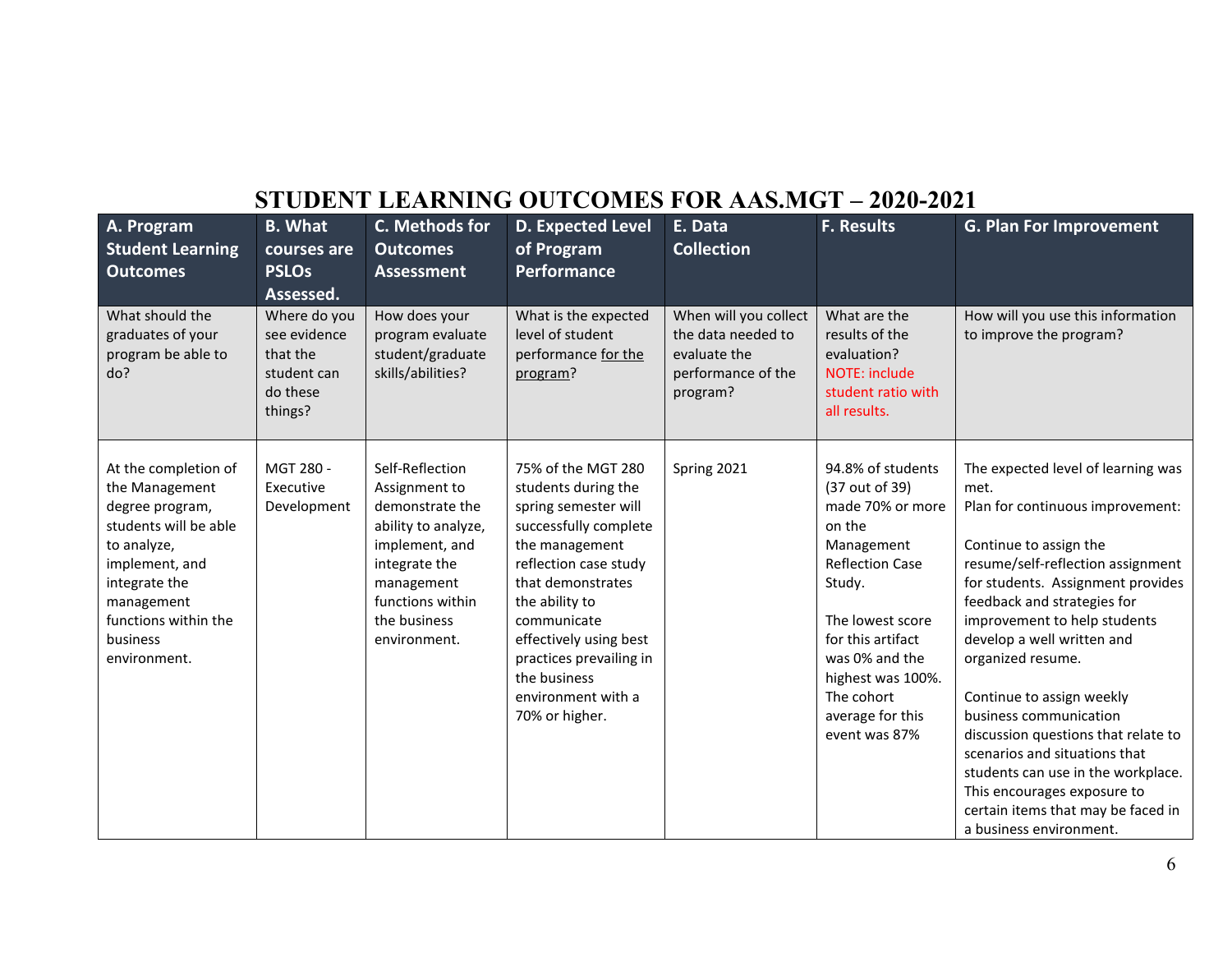## **CONTINUOUS STUDENT IMPROVEMENT**

From 2018 to 2021 faculty worked on continuous improvement goals established by the department and approved by the College. All five of the PSLOs met the threshold set by the College and we are excited to work hard during the 2021-2024 years in order to improve the same goals set up the department and the College. Because of COVID-19, we had to modify the modalities of our teaching to more virtual/online environments instead of traditional ones. We have learned a lot of new information and how to improve during these circumstances and we anticipate that the five already met goals will remain high in the new three years.

In order to improve the effectiveness of the teaching of the ACC 111 and ACC 112, the instructor uses the homework assignments to identify students' weaknesses. By having a better understanding where students need help, the instructor has been more effective in preparing the students for their Practice Set. The Practice Set is a cumulative test for the course.

During these past three years, the department has made a few changes to streamline and enhanced this degree for higher success rates. We have partnered with 4 four-year universities through articulation agreements where our classes can now transfer. We also have put in place semester layouts including the summer where classes are now offered when they are scheduled only. We have added more transfer courses in this Degree such as BUS 101 (Introduction to Business), CPT 170 (Micro Computer Applications), ACC 101 (Accounting Principles I) and ACC 102 (Accounting Principles II). We also have added the BUS 250 class (International Business) and MGT 255 (Organization Behavior). We took the recommendation of our Advisory and DACUM committees and added more Excel into our program with the addition of the MGT 206 (Managing Spreadsheets) class.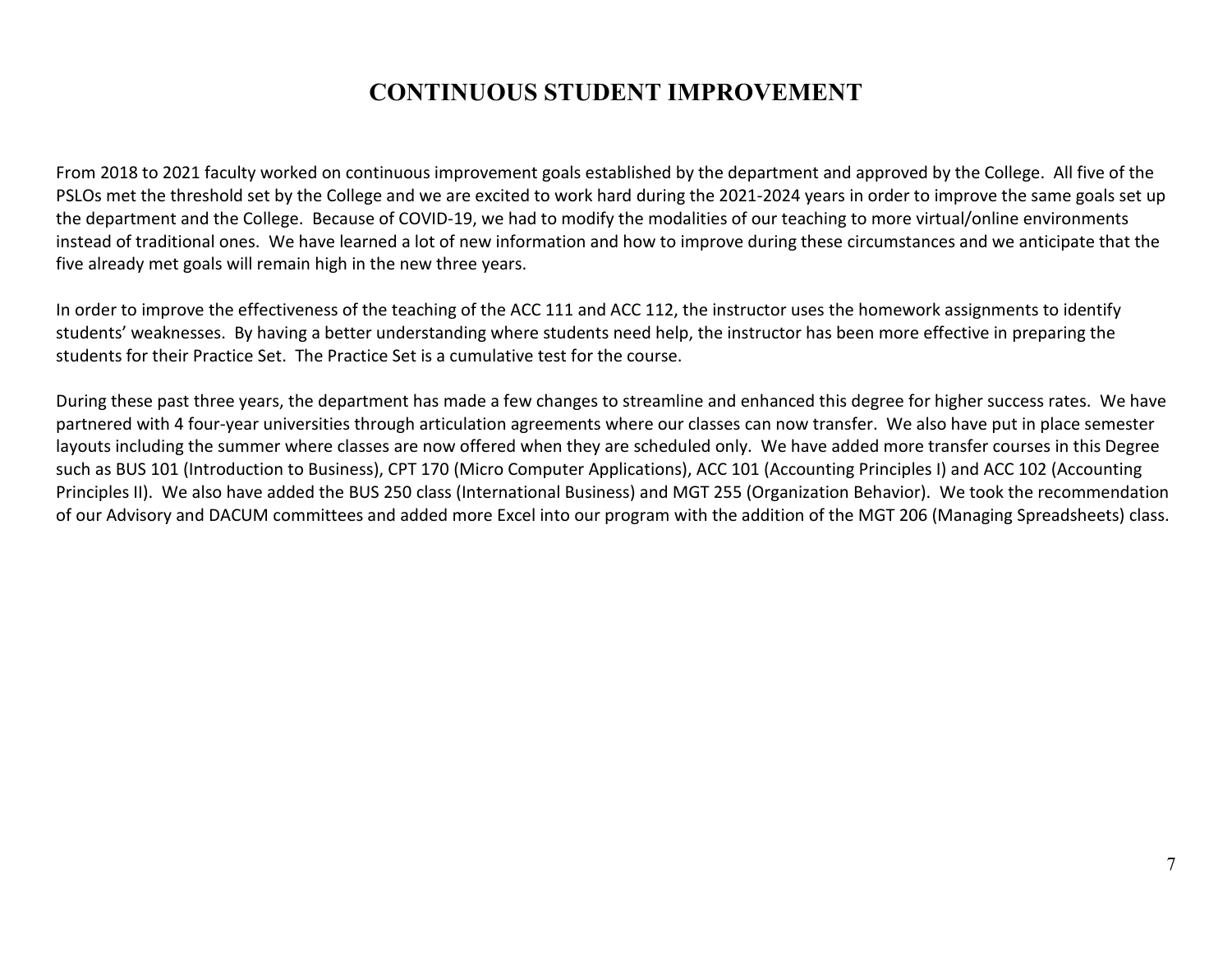### **PROGRAM VITAL STATISTICS**

|                                |           | <b>Indicator</b>                       | <b>Trend Analysis</b> | <b>Action Plans</b> |  |                                                                                                                                                                                                                                                                                                                                       |                                                                                                                                                                                                                                                                                          |
|--------------------------------|-----------|----------------------------------------|-----------------------|---------------------|--|---------------------------------------------------------------------------------------------------------------------------------------------------------------------------------------------------------------------------------------------------------------------------------------------------------------------------------------|------------------------------------------------------------------------------------------------------------------------------------------------------------------------------------------------------------------------------------------------------------------------------------------|
| 250<br>200<br>150<br>100<br>50 | 2017-2018 | <b>Program Enrollment</b><br>2018-2019 | 2019-2020             | 2020-2021           |  | First semester enrollment in the<br>Management degree program has<br>followed national and regional trends.<br>For the 2017-21 period, the decline in<br>enrollment is less than the national<br>decline for 2-year colleges as reported<br>by NSCRC.<br>Per:<br>https://nscresearchcenter.org/current-<br>term-enrollment-estimates/ | The department<br>now has introduced<br>semester layouts<br>and articulation<br>agreements with 4-<br>year colleges. Also,<br>the faculty are<br>pushing for more<br>internship<br>opportunities for<br>our students. The<br>faculty will also<br>focus more high<br>school recruitment. |
|                                |           |                                        |                       |                     |  |                                                                                                                                                                                                                                                                                                                                       |                                                                                                                                                                                                                                                                                          |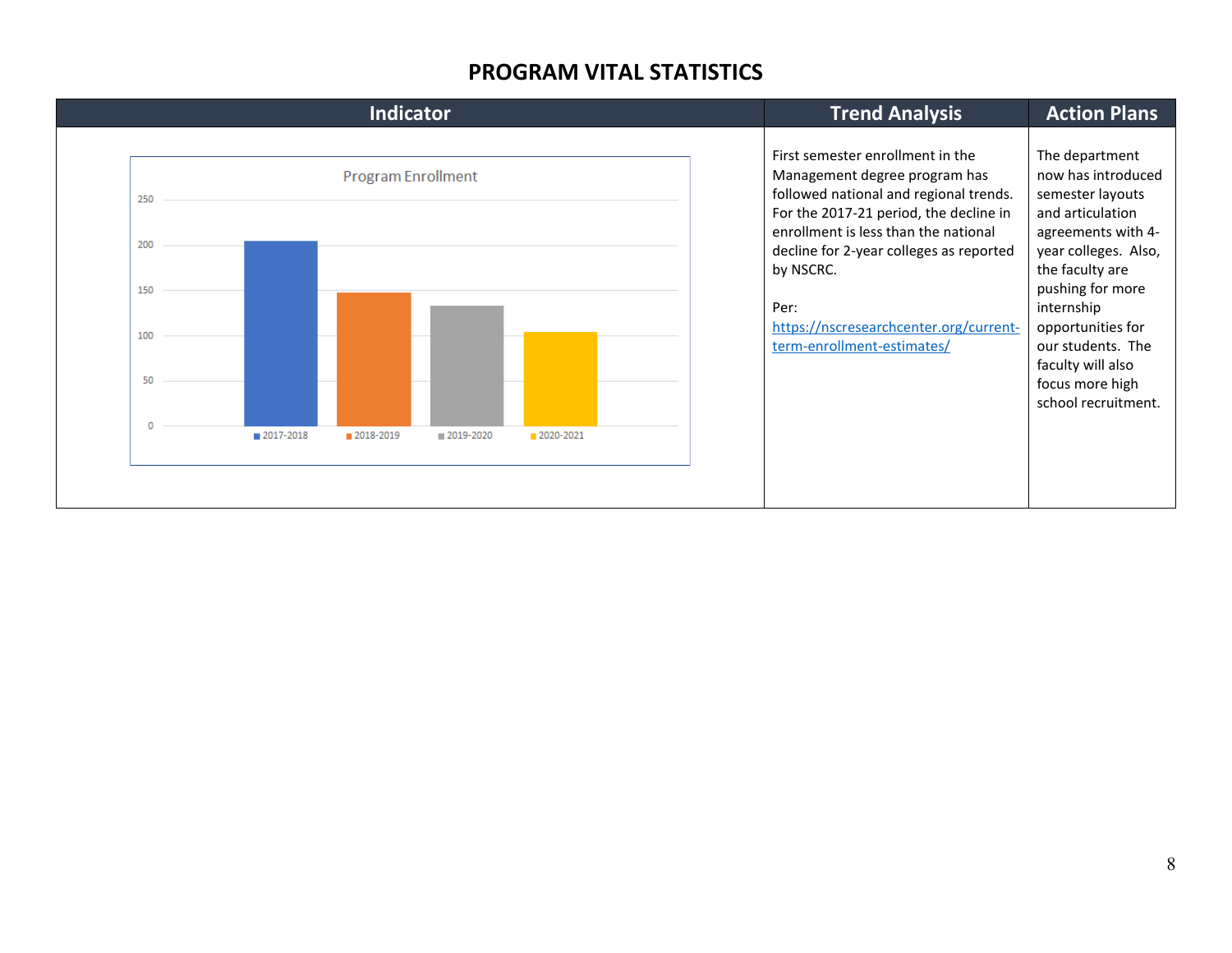| Indicator                                                                                         | <b>Trend Analysis</b>                                                                                                                              | <b>Action Plans</b>                                                                     |  |
|---------------------------------------------------------------------------------------------------|----------------------------------------------------------------------------------------------------------------------------------------------------|-----------------------------------------------------------------------------------------|--|
| <b>Fall to Spring Persistence</b><br>100%<br>90%<br>80%<br>70%<br>60%<br>50%<br>40%<br>30%<br>20% | According to this chart, fall to spring<br>persistence has been going up the last<br>three of the last four years due to<br>appreciative advising. | Faculty will continue<br>to advise and<br>register students<br>during the<br>semesters. |  |
| 10%                                                                                               |                                                                                                                                                    |                                                                                         |  |
| 0%<br>2017-2018<br>2018-2019<br>2019-2020<br>2020-2021                                            |                                                                                                                                                    |                                                                                         |  |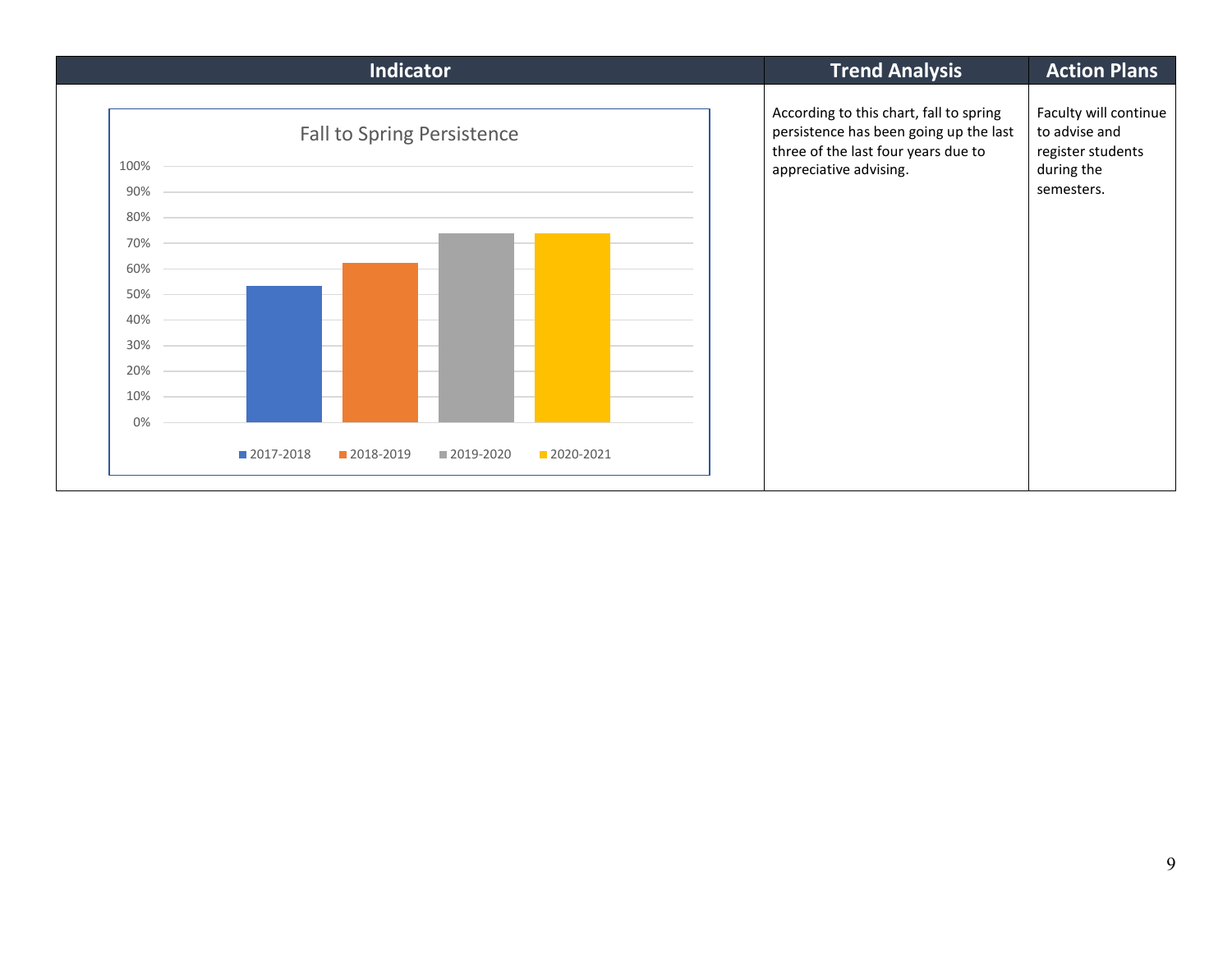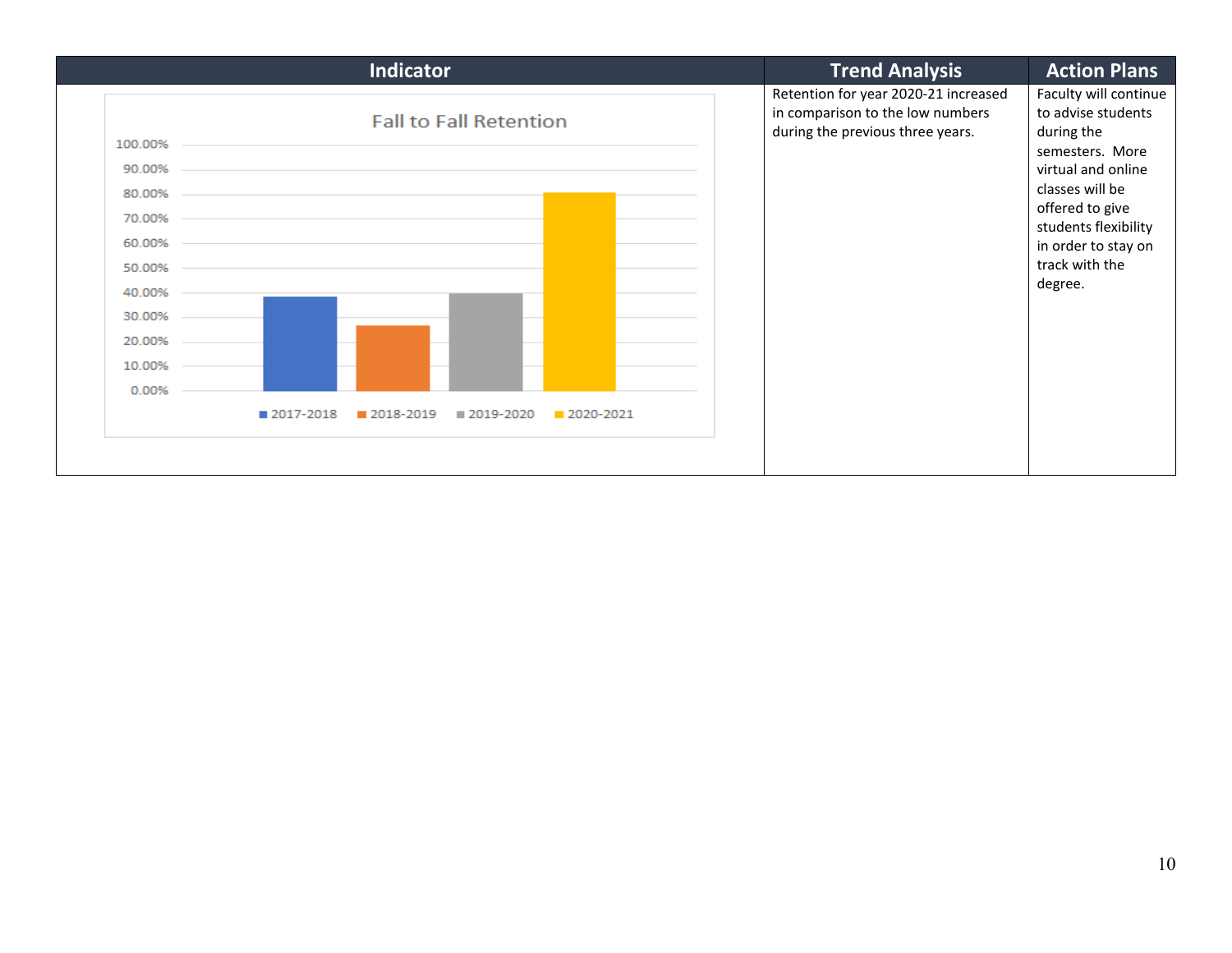